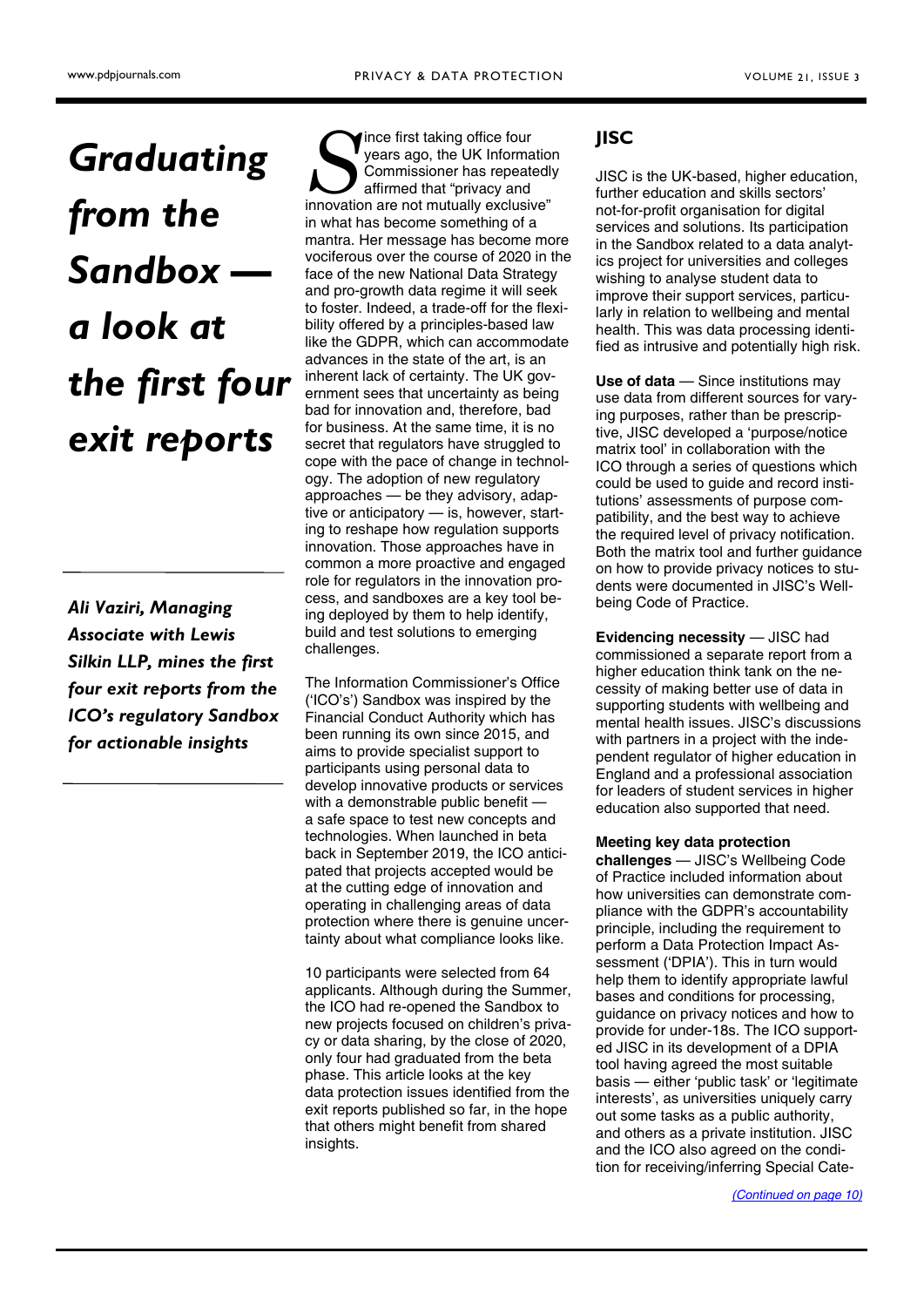— Heathrow would likely be a joint controller with each of its partner airlines for processing of personal data associated with the APJ. That is because Heathrow appears jointly, with

> airline partners, to be making the decision to introduce FRT in the terminals; determines the means and manner of FRT verifications; has its own business interest in introducing FRT; and determines the lawful basis and condition for processing biometric data. In relation to the TVS processing, Heathrow would likely be a processor on behalf of each partner airline because, in the context of that processing, it is providing a service to, and acting on, the instructions of those partner airlines (who are assumed to be the controllers). The ICO advised that those roles be formalised in a contract or an instrument such as its Conditions

#### <span id="page-1-0"></span>[\(Continued from page 9\)](#page-0-0)

gory personal data in the form of information about an individual's mental health — Article 9(2)(g) GDPR, on the basis of the substantial public interest

condition for safeguarding children and individuals at risk at Schedule 1, Part 1, Paragraph 18 of the Data Protection Act 2018 ('DPA 2018').

# Heathrow Airport Limited ('Heathrow')

Heathrow provides airport services to airlines flying passengers around the world. Heathrow's participation related to its automated passenger journey ('APJ') project, where facial recognition technology ('FRT') is used to automate passenger identification at touchpoints such as automated baggage drops and selfboarding gates. An 'on the day image' taken of the passenger at the bag drop is matched to the image recorded on their passport chip to confirm their identify. To expedite the passenger journey, at subsequent touchpoints, scans of the passenger's facial biometrics are matched to those extracted from the first 'on the day image' to prove that it is still the same passenger, without having to provide documentation again. Heathrow also wanted to explore allowing airlines flying passengers to the US to verify their identities against the US Customs and Border Protection's ('CBP') Traveller Verification Service ('TVS'), by matching the 'on the day image' against the TVS database of individuals who have entered the US previously.

"The Information Commissioner has long presented the GDPR as being an advantage in the marketplace… the reality on the ground, however, is that its subjective terms and nebulous concepts often inhibit the development of new products and services. That is why the Sandbox is so important to Ms Denham in demonstrating that privacy and innovation can be a 'win-win' rather than a zero-sum game."

processing specifically mandated by the amendment. Consent and explicit consent would therefore likely be the

of Use.

Use of biometric data — A 2009 amendment to the Immigration Act 1971 stated that Heathrow must use a biometric system to secure and prevent international transitioning passengers from breaking the UK border security controls in common departure lounges, by exchanging boarding passes with a passenger on a domestic flight. The ICO's view was that the 2009 amendment could not be relied upon for processing all passengers' biometric data for APJ purposes, because APJ processing goes further than the

Complex data controllership issues most appropriate legal basis and condition. Whilst a future legislative amendment might provide a sufficient lawful basis (e.g. compliance with a legal obligation), a suitable condition would still need to be found.

#### Collecting explicit consent —

The ICO facilitated a design workshop on how Heathrow might collect valid consent. The proposed method relied on passengers clicking 'yes' to full consent statements. Heathrow was concerned that this might impact negatively on their experience (e.g. in terms of time taken). An alternative method was therefore explored. It involved layering communications and an affirmative action as an express statement of consent (e.g. joining a clearly signed queue for APJ processing, with screen signage indicating that scanning a boarding pass will be taken as an express statement of explicit consent to biometric processing). The ICO's feedback was that this alternative method would not meet the threshold for explicit consent.

TVS processing — It was determined that Heathrow would likely be a processor, and that the controllers (i.e. partner airlines) could reasonably argue that the international transfer and subsequent processing was in their legitimate interests (subject to undertaking a Legitimate Interests Assessment ('LIA')). It was unclear whether Article 9 GDPR was triggered by the transfer, given complicated questions about the point at which a digital image could become biometric data. Heathrow would need to consider discussing such matters with the controllers. The ICO also advised that provided passengers could opt out whilst in the UK, reliance on the explicit consent derogation under Article 49(1)(a) GDPR would likely be valid.

The ICO was keen for Heathrow to collaborate with other airports, ports, airlines and further relevant stakeholders to establish sectoral standards for the APJ processing and suggested creating an Article 40 Code of Conduct.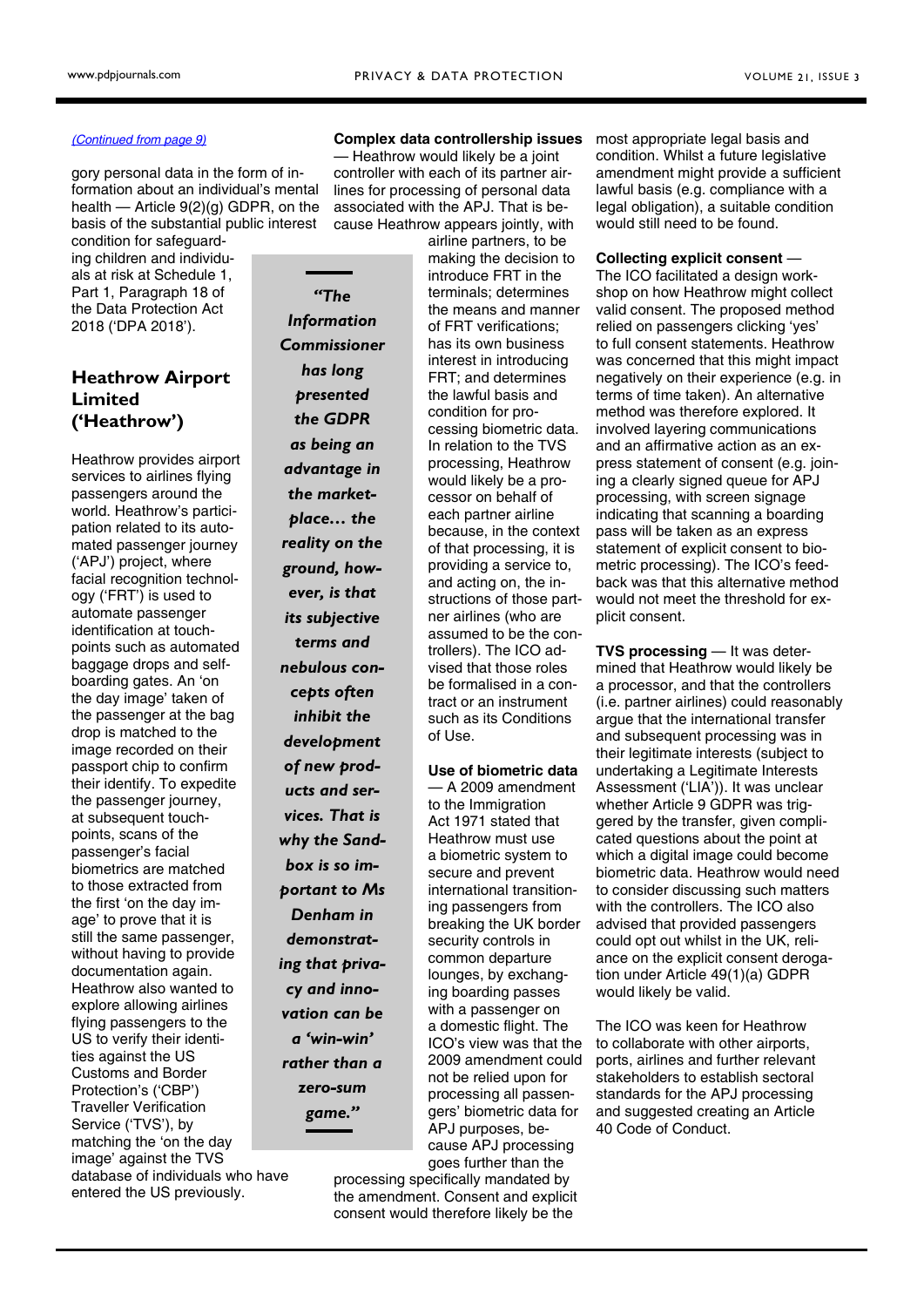# <span id="page-2-0"></span>FutureFlow Research Inc. ('FF')

FF is a regtech start-up which provides a platform that monitors the flow of funds in the financial system to detect, identify and ultimately tackle instances of financial crime, including money laundering. The platform does this by scrutinising transactional data provided by financial institutions in pseudonymised form to identify potentially suspicious behaviours. In 'indirect mode' a trusted third party ('TTP') facilitates the exchange of data between each financial institution client and FF, and provides deduplication with optional further obfuscation. In 'direct mode', FF completes the role of the TTP as well as its own analytics role. Whilst 'direct mode' reduces the complexity in terms of coordination and data exchanges between FF and its clients, it offers a lower degree of obfuscation.

#### Complex data controllership issues

— FF was asked by the ICO to create visual diagrams of dataflows to understand which party ultimately had decision making power over contributed data. FF was likely a processor both in 'indirect' and 'direct' modes, because it was not deciding the means or purpose of the processing activity, nor was it pursuing its own interests (it was acting in accordance with the instructions of its financial institutions). FF's clients were likely individual controllers for the data contributed to the pooled dataset, given that they are determining the means and purposes of the processing and obtained the data from data subjects in the first place. Any TTPs were considered processors, as they were simply acting under the instruction of financial institutions and not exercising any real discretion.

#### Anonymisation v pseudonymisa-

tion —The obfuscation techniques used would not, in the ICO's view, render the data anonymous within the meaning of Recital 26 GDPR and, as such, the data should be regarded as having undergone pseudonymisation only. That is because even though the data, once obfuscated and submitted to FF, could not be identified by FF, there was a chance that a motivated intruder could theoretically re-identify the information were they to gain ac-

cess to it. The ICO helped FF to create a suitable model DPIA to manage the risk of re-identification. It included a risk register which documented the risk of re-identification and measures implemented by FF to mitigate that risk. Although it was not strictly necessary for FF — as a processor — to complete a DPIA, the document was intended to function as an expanded guide to the platform and a model document for FF's clients to use when completing their own DPIAs.

GDPR compliance — The ICO assisted FF in developing its collateral documentation. FF created its own Record of Processing Activities ('ROPA'), adopting the processor version of the ICO's template. The ICO also worked with FF to develop a data protection policy (along with some suitable template wording for inclusion in its clients' privacy notices) and a DPIA. Whilst recognising that the selection of a lawful basis was FF's clients' decision, the ICO advised that Article 6(1)(f) GDPR was likely to be most appropriate in order to share, collate and commission the analysis of transactional data using the platform. The ICO also made a number of observations were FF's clients to rely on Article 6(1)(c) GDPR.

# Onfido Limited ('Onfido')

Onfido provides remote biometric identity verification technology. Its clients' customers provide a photo of an ID document and a selfie which Onfido analyses to determine the likelihood that: (i) the document is genuine; and (ii) using its FRT, that the face in the selfie matches the face in the ID document, and that the selfie image does not show evidence of spoofing or fraud. Clients review Onfido's recommendations and make their own decisions on whether to provide customers with access to their platform or services. Onfido trains its FRT models using images collected during the provision of its services to clients, and its Sandbox participation focused on its activities in a research project to improve those models by measuring and mitigating any bias.

Article 6 considerations — Having observed that Onfido is a controller when processing to improve its FRT, the ICO advised that Article 6(1)(f) GDPR would be the most appropriate lawful basis for that processing. Onfido's DPIA factored in the requirements of a LIA and, in particular, the impact on relevant data subjects from using large datasets to develop the FRT.

Special Categories of data — Two key findings were communicated by the ICO:

- biometric data processed by Onfido for developing its FRT was unlikely to be Special Category personal data because although they might allow for the unique identification of individuals, they are not being used for that purpose; and
- to the extent that labels used for training and testing related to the race or ethnicity of an individual, those labels were a Special Category of personal data as they revealed or inferred the racial/ethnic origins of data subjects.

Article 9 considerations — The substantial public interest condition at Article 9(2)(g) GDPR could be used by Onfido in order to process Special Category information on the perceived racial/ethnic origin of individual data subjects as part of its research project. In the case of Onfido's research, the substantial public interest condition identified was the condition for equality of opportunity set out in Schedule 1, Part 2, Paragraph 8 of the DPA 2018.

#### Providing privacy information –

Onfido is often not visible to the end customer, and has limited ability to provide a fair notice of processing. The ICO, whilst developing its thinking on providing privacy notices in complex AI supply chains, could not identify any steps further to those Onfido was already taking. These were described by the ICO as 'a substantial effort' and involved: (i) contractually requiring its business clients to provide data subjects with privacy information and seeking warranties of the same; (ii) interspersing reminders to clients to provide that information throughout Onfido's technical documentation (available publicly and pro-

[\(Continued on page 12\)](#page-3-0)